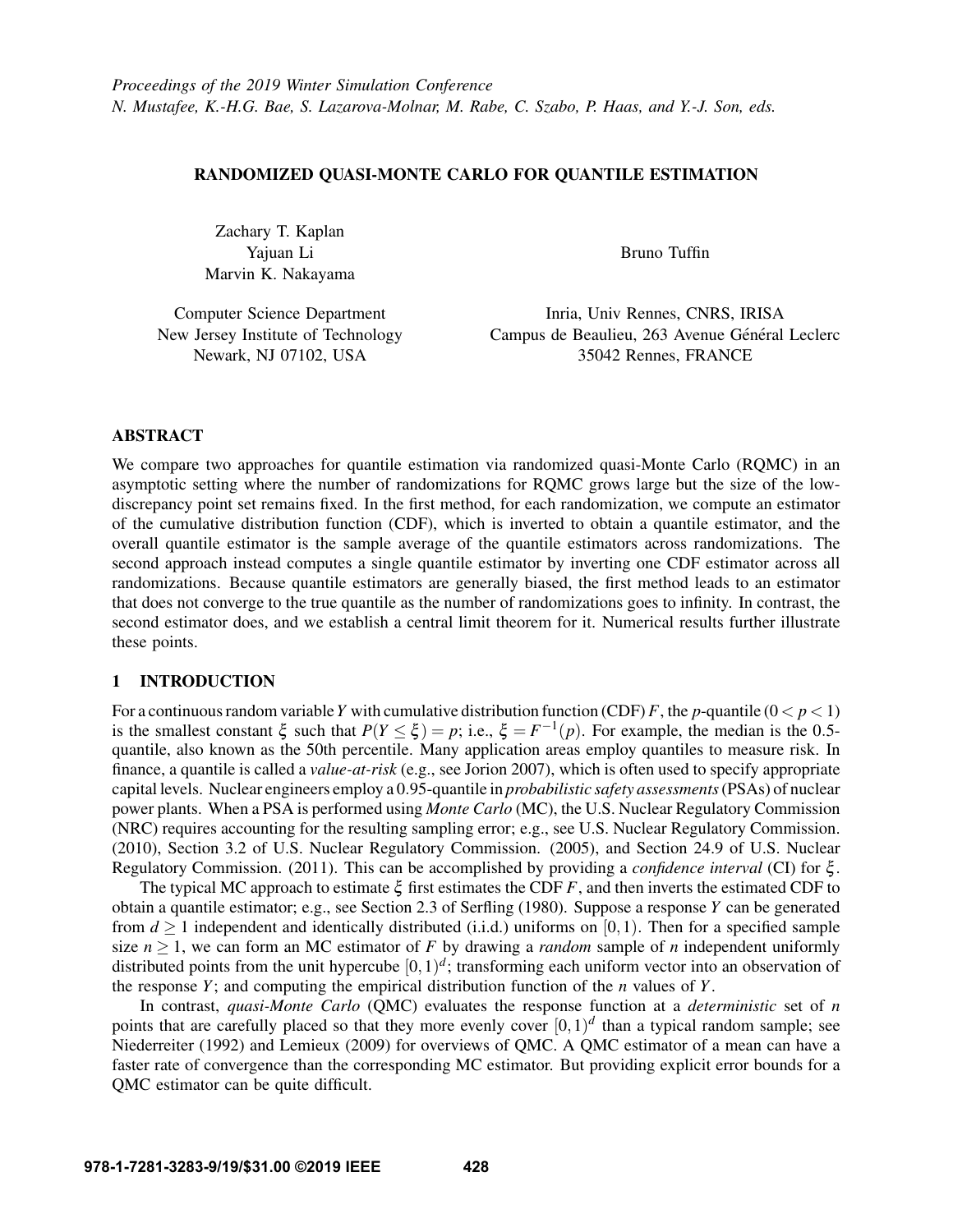Randomized QMC (RQMC) provides a way of producing computable error bounds. RQMC randomizes a QMC point set  $r > 2$  independent times, where an estimator is computed from each randomization. Taking the sample mean and sample variance across the *r* randomizations, one can then compute a CI. RQMC has been implemented in various ways, including random shift modulo 1 [\(Cranley and Patterson 1976;](#page-10-2) [Tuffin](#page-11-5) [1996\)](#page-11-5), random digital shift [\(Lemieux and L'Ecuyer 2001\)](#page-10-3), and scrambling [\(Owen 1995\)](#page-11-6). Previous work on applying QMC or RQMC for quantile estimation includes [Papageorgiou and Paskov \(1999\),](#page-11-7) [Jin and](#page-10-4) [Zhang \(2006\),](#page-10-4) [Lai and Tan \(2006\),](#page-10-5) and [He and Wang \(2017\),](#page-10-6) but these works do not consider the problem of constructing explicit error bounds, as one wants for a nuclear PSA.

For an RQMC estimator of a mean when using a digital net with full nested scrambling [\(Owen 1995;](#page-11-6) [Owen 1997b;](#page-11-8) [Owen 1997a;](#page-11-9) [Owen 1998\)](#page-11-10), [Loh \(2003\)](#page-11-11) establishes a central limit theorem (CLT) with a normally distributed limit as the size *m* of the point set grows large, but the nested scrambling can be computationally costly. For other ways of implementing RQMC, as *m* gets large, an estimator computed from a randomization of the point set may not satisfy a CLT with a Gaussian limit. For example, for estimators based on randomly shifting (modulo 1) a lattice, [L'Ecuyer et al. \(2010\)](#page-10-7) analyze the limiting distribution, which they generally find to be nonnormal, and their Figures 15 and 19 show histograms displaying distinct asymmetry and/or multiple modes. Thus, for a CI based on RQMC to be asymptotically valid, we may need the number  $r$  of randomizations to grow to infinity, which is the large-sample setting we now consider. In RQMC practice, though, it is common to choose  $r$  as not too large, e.g.,  $r = 30$ , motivated by a common rule of thumb for when the asymptotics of a CLT roughly start holding.

Our paper examines asymptotic properties of two RQMC estimators of a quantile, where *r* grows large but the size *m* of the low-discrepancy point set remains fixed. In one approach, for each randomized point set, we compute a CDF estimator, which is inverted to obtain a quantile estimator. We then compute the sample average of the quantile estimators across the *r* randomizations to obtain the final quantile estimator. Because quantile estimators are generally biased, this estimator does *not* converge to the true quantile in our asymptotic regime, which keeps *m* fixed. This is in contrast to the corresponding RQMC estimator of a mean, which does converge to the true mean in this large-sample framework.

Our second quantile estimator instead computes a single CDF estimator using the responses from *all* randomizations, and then inverts the overall CDF estimator to obtain a single quantile estimator. We show that this RQMC quantile estimator, even though it is biased for fixed *r* and *m*, does converge to the true quantile as *r* grows large with *m* fixed. This RQMC quantile estimator also satisfies a [Bahadur \(1966\)](#page-10-8) representation and a CLT with a Gaussian limit. We further provide numerical results comparing the two RQMC quantile estimators, along with MC estimators, as either *r* or *m* grows large, with the other fixed.

The rest of our paper unfolds as follows. Section [2](#page-1-0) describes the basic mathematical problem. In Sections [3](#page-2-0) and [4,](#page-4-0) we review how to estimate a quantile using MC and QMC, respectively. Sections [5](#page-5-0) and [6](#page-7-0) develop our two RQMC quantile estimators. We provide numerical results in Section [7,](#page-8-0) and give some concluding remarks in Section [8.](#page-10-9) Due to space limitations, all proofs will appear in a follow-up paper.

#### <span id="page-1-0"></span>2 MATHEMATICAL BACKGROUND

For a given (deterministic) function  $w_Y : [0,1)^d \to \Re$  with fixed integer  $d \ge 1$ , let

<span id="page-1-2"></span>
$$
Y = w_Y(U_1, U_2, \dots, U_d) = w_Y(\mathbf{U})
$$
\n(1)

where  $U_1, U_2, \ldots, U_d$ , are i.i.d.  $U[0,1)$  (i.e., uniform on the interval  $[0,1)$ ) random variables, so  $U =$  $(U_1, U_2, \ldots, U_d) \sim U[0, 1)^d$ . We call *w<sub>Y</sub>* a *response function*, which may represent a simulation program that produces a response *Y* using *d* i.i.d. uniforms as input. The function  $w<sub>Y</sub>$  can be quite complicated, first converting  $U \sim U[0,1)^d$  into a random vector **Z** with non-identically distributed components having a dependence structure, and then performing computations using Z, to finally produce *Y*. Let *F* be the CDF of *Y*, which we assume cannot be computed analytically nor numerically. For each  $y \in \mathcal{R}$ , we have that

<span id="page-1-1"></span>
$$
F(y) = P(Y \le y) = P(w_Y(\mathbf{U}) \le y) = \int_{[0,1)^d} I(w_Y(\mathbf{u}) \le y) d\mathbf{u},\tag{2}
$$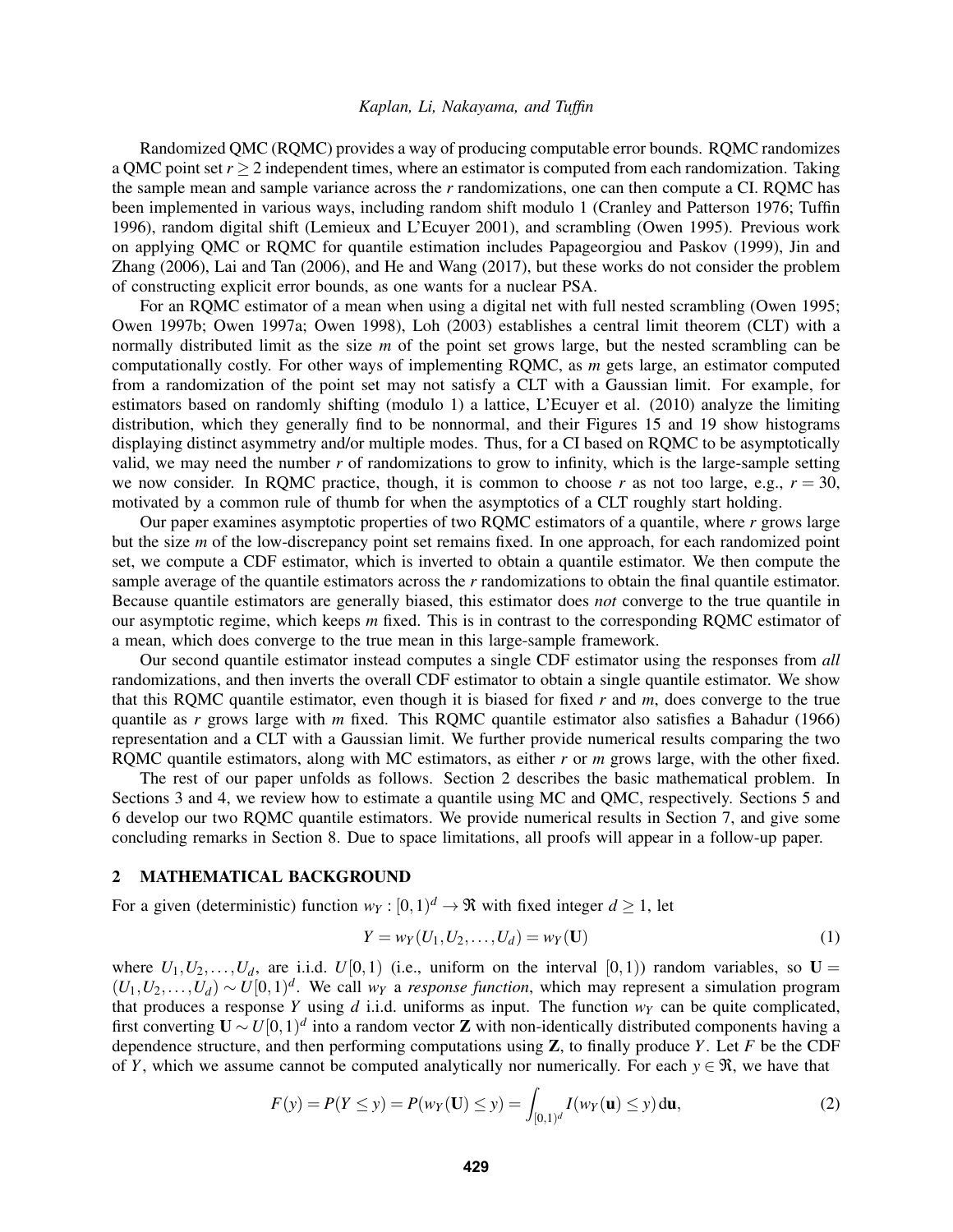where  $I(\cdot)$  denotes the *indicator function*, which equals 1 (resp., 0) when its argument is true (resp., false).

For a fixed value  $0 < p < 1$ , define  $\xi \equiv \xi_p = F^{-1}(p) \equiv \inf\{y : F(y) \ge p\}$ , which is the *p-quantile* of *F* (equivalently, of *Y*). Thus, in the case that *F* is continuous, exactly *p* of the mass of *F* lies below  $\xi$ . Let *f* denote the derivative (when it exists) of *F*, and we will assume throughout that  $f(\xi) > 0$ , which ensures that  $y = \xi$  is the unique solution of the equation  $F(y) = p$ .

The goal is to estimate ξ using some form of Monte Carlo or quasi-Monte Carlo. The general approach we will follow to estimate  $\xi = F^{-1}(p)$  is to first estimate the CDF *F* and then invert the estimated CDF to obtain a quantile estimator. We further want to provide a measure of the error of our quantile estimator. We next motivate the problem and illustrate the notation in the following example.

<span id="page-2-4"></span>Example 1 Consider a system experiencing a random load *L* with a random capacity *C* to withstand the load. The system fails when  $L \ge C$ , so  $Y \equiv C - L$  is the system's *safety margin*, which has CDF *F*. An example is a nuclear power plant undergoing a hypothesized accident, as studied in [Dube et al. \(2014\)](#page-10-10) and [Sherry et al. \(2013\),](#page-11-12) where *L* denotes the peak cladding temperature (PCT) during the postulated accident and *C* is the temperature at which the cladding material suffers damage. It is reasonable to consider the PCT as a random variable because it depends on unforeseen aspects of the events (e.g., time and size of a pipe break) during the accident, and the capacity *C* may be unknown because of the variability of the cladding's material properties, which are modeled as random variables.

In [\(2\)](#page-1-1), we can think of the function  $w<sub>y</sub>$  as follows. It first takes *d* i.i.d. uniforms as input, transforming them into an observation of  $(L, C)$ , possibly with some dependence structure. Then  $w<sub>Y</sub>$  outputs  $Y = C - L$ .

Let  $\theta = P(Y \le 0)$ , which is the failure probability, and a regulator may specify that  $\theta$  must be less than a given threshold  $\theta_0$ , e.g.,  $\theta_0 = 0.05$ . The requirement that  $\theta < \theta_0$  can be equivalently reformulated in terms of a quantile: the  $\theta_0$ -quantile  $\xi$  of *Y* must satisfy  $\xi > 0$ .

#### <span id="page-2-0"></span>3 MONTE CARLO

We now describe how to apply MC to estimate  $\xi$ . Fix a sample size  $n > 2$ , and generate a sample of *n* independent random vectors  $\mathbf{U}_i$ ,  $i = 1, 2, ..., n$ , where each  $\mathbf{U}_i = (U_{i,1}, U_{i,2}, ..., U_{i,d}) \sim U[0,1)^d$ . For each  $i = 1, 2, \ldots, n$ , define  $Y_i = w_Y(\mathbf{U}_i)$ , so  $Y_1, Y_2, \ldots, Y_n$  is a sample of *n* i.i.d. copies of *Y*, with each  $Y_i \sim F$  by [\(1\)](#page-1-2). Then we define the MC estimator of *F* as the *empirical distribution function*

<span id="page-2-1"></span>
$$
\widehat{F}_{\mathsf{MC},n}(y) = \frac{1}{n} \sum_{i=1}^{n} I(Y_i \le y).
$$
\n(3)

A natural estimator of  $\xi = F^{-1}(p)$  is the *MC quantile estimator* 

<span id="page-2-2"></span>
$$
\widehat{\xi}_{\mathrm{MC},n} = \widehat{F}_{\mathrm{MC},n}^{-1}(p),\tag{4}
$$

which can be computed through *order statistics*. Specifically, let  $Y_{1:n} \leq Y_{2:n} \leq \cdots \leq Y_{n:n}$  be the ordered values of the sample  $Y_1, Y_2, \ldots, Y_n$ . Let  $\lceil \cdot \rceil$  denote the ceiling function, and we have that

<span id="page-2-3"></span>
$$
\widehat{\xi}_{\mathrm{MC},n} = Y_{\lceil np \rceil:n}.\tag{5}
$$

#### 3.1 Large-Sample Properties of MC Quantile Estimator

A *Bahadur representation* [\(Bahadur 1966\)](#page-10-8), described next, provides a useful approach for analyzing the large-sample properties of  $\hat{\xi}_{MC,n}$ . For *n* sufficiently large, there exists a neighborhood  $\mathcal{N}_n$  of  $\xi$  such that

$$
\widehat{F}_{\mathsf{MC},n}(y) \approx \widehat{F}_{\mathsf{MC},n}(\xi) + F(y) - F(\xi) \quad \text{uniformly for } y \text{ in } \mathcal{N}_n,
$$

and  $\mathcal{N}_n$  contains  $\hat{\xi}_{MC,n}$  with probability 1. Thus, because  $\hat{\xi}_{MC,n} = \hat{F}_{MC,n}^{-1}(p)$ , we have that

$$
p \approx \widehat{F}_{\mathrm{MC},n}(\widehat{\xi}_{\mathrm{MC},n}) \approx \widehat{F}_{\mathrm{MC},n}(\xi) + F(\widehat{\xi}_{\mathrm{MC},n}) - F(\xi) \approx \widehat{F}_{\mathrm{MC},n}(\xi) + f(\xi)(\widehat{\xi}_{\mathrm{MC},n} - \xi),
$$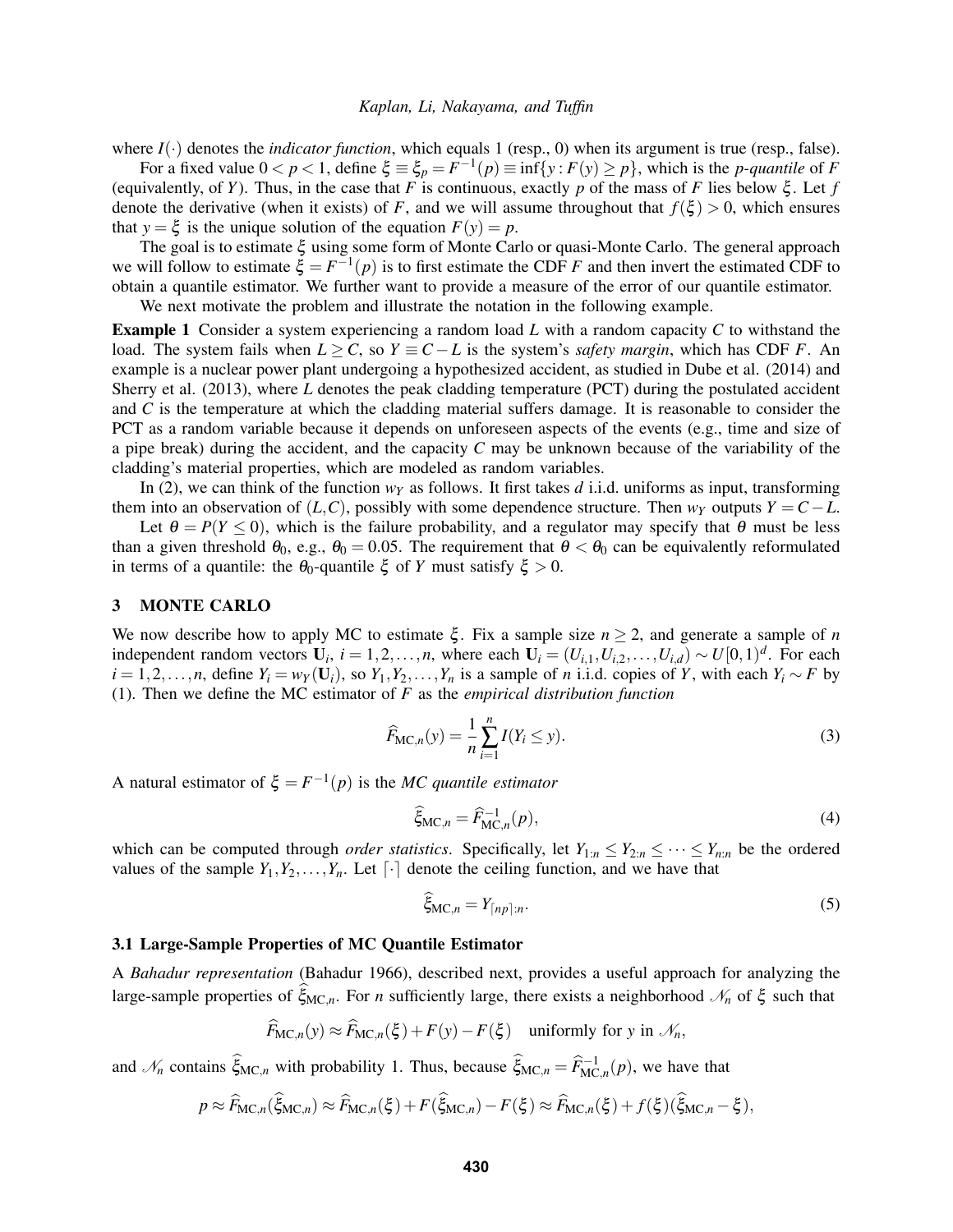where the last step follows from a first-order Taylor approximation. Under our assumption from Section [2](#page-1-0) that  $f(\xi) > 0$ , rearranging terms leads to

$$
\widehat{\xi}_{\mathrm{MC},n} \approx \xi + \frac{p - \widehat{F}_{\mathrm{MC},n}(\xi)}{f(\xi)},
$$

so the quantile estimator roughly equals the true quantile plus a linear transformation of a CDF estimator evaluated at ξ .

[Bahadur \(1966\)](#page-10-8) formalizes the above discussion. Specifically, if  $f(\xi) > 0$ , then

$$
\widehat{\xi}_{\mathrm{MC},n} = \xi + \frac{p - \widehat{F}_{\mathrm{MC},n}(\xi)}{f(\xi)} + R_n,\tag{6}
$$

<span id="page-3-3"></span><span id="page-3-1"></span><span id="page-3-0"></span>with 
$$
\sqrt{n}R_n \Rightarrow 0
$$
 as  $n \to \infty$ , (7)

where  $\Rightarrow$  denotes convergence in distribution (e.g., Section 25 of [Billingsley 1995\)](#page-10-11). We call [\(6\)](#page-3-0)–[\(7\)](#page-3-1) a (weak) *Bahadur representation*. Under the additional assumption that *F* is twice differentiable at ξ , [Bahadur](#page-10-8) [\(1966\)](#page-10-8) actually proves a stronger result than [\(7\)](#page-3-1), namely that  $R_n$  vanishes at rate  $O(n^{-3/4} \log n)$  almost surely (a.s.); see Section 2.5 of [Serfling \(1980\)](#page-11-3) for refinements.

The Bahadur representation implies that the MC quantile estimator satisfies a CLT. From [\(6\)](#page-3-0), we have

$$
\sqrt{n}\left[\widehat{\xi}_{\mathrm{MC},n} - \xi\right] = \frac{\sqrt{n}}{f(\xi)}\left[p - \widehat{F}_{\mathrm{MC},n}(\xi)\right] + \sqrt{n}R_n. \tag{8}
$$

By [\(3\)](#page-2-1),  $F_{\text{MC},n}(\xi)$  averages i.i.d. copies of  $I(Y \leq \xi)$ , which has mean  $E[I(Y \leq \xi)] = p$  and variance  $\psi_{\text{MC}}^2 \equiv \text{Var}[I(Y \leq \xi)] = p(1-p)$ . Thus, the *ordinary CLT* (e.g., Theorem 27.1 of [Billingsley 1995\)](#page-10-11) ensures

<span id="page-3-2"></span>
$$
\sqrt{n}\left[p - \widehat{F}_{\text{MC},n}(\xi)\right] \Rightarrow N(0, \psi_{\text{MC}}^2) \quad \text{as } n \to \infty,
$$
\n(9)

where  $N(a, b^2)$  is a normal random variable with mean *a* and variance  $b^2$ . Hence, using [\(9\)](#page-3-2) and [\(7\)](#page-3-1) in [\(8\)](#page-3-3), and applying Slutsky's theorem (e.g., p. 19 of [Serfling 1980\)](#page-11-3), we get that

<span id="page-3-5"></span>
$$
\sqrt{n}\left[\widehat{\xi}_{\text{MC},n} - \xi\right] \Rightarrow \frac{1}{f(\xi)}N(0, \psi_{\text{MC}}^2) + 0 \stackrel{\mathscr{D}}{=} N(0, \tau_{\text{MC}}^2) \quad \text{as } n \to \infty,
$$
\n(10)

where  $\stackrel{\mathscr{D}}{=}$  denotes equality in distribution, and

<span id="page-3-4"></span>
$$
\tau_{\text{MC}}^2 \equiv \frac{\psi_{\text{MC}}^2}{f^2(\xi)} = \frac{p(1-p)}{f^2(\xi)}.
$$
\n(11)

Therefore, even though  $\hat{\xi}_{MC,n}$  is *not* a sample average, it still obeys a CLT because the Bahadur representation shows that the large-sample asymptotics of  $\hat{\xi}_{MC,n}$  can be well-approximated by those of  $\hat{F}_{MC,n}(\xi)$ , which *is* a sample average satisfying the CLT in [\(9\)](#page-3-2).

One measure of the error of a Monte Carlo estimator is its (root) mean squared error ((R)MSE). For our MC quantile estimator  $\widetilde{\xi}_{MC,n}$  in [\(4\)](#page-2-2), Theorem 2 of [Avramidis and Wilson \(1998\)](#page-10-12) shows that

$$
\text{MSE}\left[\hat{\xi}_{\text{MC},n}\right] = E\left[(\hat{\xi}_{\text{MC},n} - \xi)^2\right] = n^{-1}\tau_{\text{MC}}^2 + o(n^{-1}) = O(n^{-1})
$$

as  $n \to \infty$ , where for two functions  $g_1(n)$  and  $g_2(n)$ , we write that  $g_1(n) = O(g_2(n))$  as  $n \to \infty$  if there exists a constant *c* such that  $|g_1(n)| \le c|g_2(n)|$  for all *n* sufficiently large, and  $g_1(n) = o(g_2(n))$  means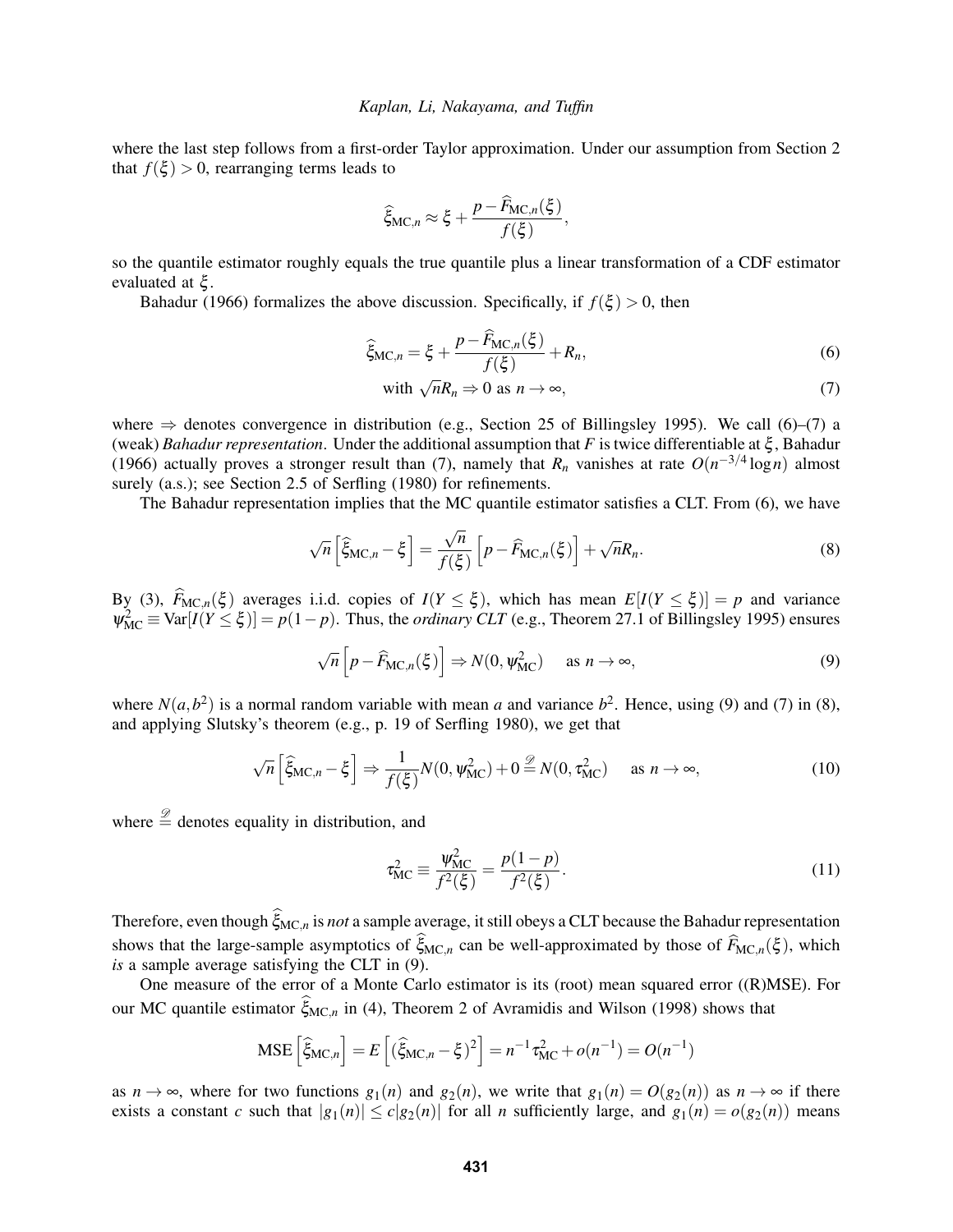that  $g_1(n)/g_2(n) \to 0$  as  $n \to \infty$ . Thus, although  $\xi_{MC,n}$  is generally biased, its MSE is dominated by its asymptotic variance  $\tau_{MC}^2$  from [\(11\)](#page-3-4); also see Lemma 1 of [Avramidis and Wilson \(1998\).](#page-10-12) We then see that

<span id="page-4-2"></span>RMSE 
$$
\left[\hat{\xi}_{MC,n}\right] = n^{-1/2}\tau_{MC} + o(n^{-1/2}) = O(n^{-1/2})
$$
 (12)

as  $n \to \infty$ , which provides a measure of the rate of convergence of the MC quantile estimator.

Another way of describing the error in  $\hat{\xi}_{MC,n}$  is through a confidence interval. We can unfold the CLT [\(10\)](#page-3-5) to obtain an asymptotic  $\beta$ -level ( $0 < \beta < 1$ ) two-sided CI for  $\xi$  as  $J'_{MC,n} \equiv [\hat{\xi}_{MC,n} \pm z_{1-(1-\beta)/2} \tau_{MC}/\sqrt{n}]$ , where  $z_q = \Phi^{-1}(q)$  for  $0 < q < 1$  and  $\Phi$  is the  $N(0, 1)$  CDF (e.g.,  $z_{0.95} = 1.96$ ). However, this CI is not directly implementable because  $f(\xi)$  in  $\tau_{MC}^2$  of [\(11\)](#page-3-4) is typically unknown. But it is possible (e.g., see [Bloch and Gastwirth 1968\)](#page-10-13) to construct a *consistent* estimator  $\hat{\tau}_{MC,n}^2$  of  $\tau_{MC}^2$ ; i.e.,  $\hat{\tau}_{MC,n}^2 \Rightarrow \tau_{MC}^2$  as  $n \to \infty$ . We can then obtain a large-sample  $β$ -level two-sided CI for  $ξ$  as

$$
J_{\text{MC},n} \equiv \left[ \widehat{\xi}_{\text{MC},n} \pm z_{1-(1-\beta)/2} \widehat{\tau}_{\text{MC},n} / \sqrt{n} \right],
$$

which is *asymptotically valid* in the sense that  $\lim_{n\to\infty} P(\xi \in J_{MC,n}) = \beta$ , or equivalently,

$$
P\left(|\widehat{\xi}_{\mathrm{MC},n}-\xi| \leq z_{1-(1-\beta)/2} \widehat{\tau}_{\mathrm{MC},n}/\sqrt{n}\right) \to \beta, \quad \text{as } n \to \infty.
$$

As a consequence, we have that  $|\xi_{MC,n} - \xi| = O_p(n^{-1/2})$  as  $n \to \infty$ , where the notation  $X_n = O_p(a_n)$  for a sequence of random variables  $X_n$ ,  $n \ge 1$ , and constants  $a_n$ ,  $n \ge 1$ , means that  $X_n/a_n$  is bounded in probability (Section 1.2.5 of [Serfling 1980\)](#page-11-3).

## <span id="page-4-0"></span>4 QUASI-MONTE CARLO

Rather than estimating ξ with *random sampling* as in Monte Carlo, QMC instead evaluates the response function at carefully placed *deterministic* points in  $[0,1)^d$ , which are chosen to be more evenly dispersed over  $[0,1)^d$  than a typical random sample of i.i.d. uniforms. Let  $\mathcal{P}_n = \{\mathbf{u}_1,\mathbf{u}_2,\ldots,\mathbf{u}_n\}$  be a *low-discrepancy point set* of size *n*, where each  $\mathbf{u}_i = (u_{i,1}, u_{i,2}, \dots, u_{i,d}) \in [0,1)^d$ . Such a  $\mathcal{P}_n$  can be constructed deterministically as a *lattice* [\(Sloan and Joe 1994\)](#page-11-13) or a *digital net*, including ones designed by Halton, Faure, Sobol', and Niederreiter; see Chapters 3–5 of [Niederreiter \(1992\)](#page-11-4) or Chapter 5 of [Lemieux \(2009\)](#page-10-1) for an overview.

The QMC estimator of  $F(y)$  in [\(2\)](#page-1-1) is

$$
\widehat{F}_{\text{QMC},n}(y) = \frac{1}{n} \sum_{i=1}^{n} I(w_Y(\mathbf{u}_i) \leq y).
$$

We call  $\widehat{F}_{\text{OMC},n}(\cdot)$  the *QMC CDF estimator*, and we invert  $\widehat{F}_{\text{OMC},n}$  to obtain the *QMC quantile estimator* 

<span id="page-4-1"></span>
$$
\widehat{\xi}_{\text{QMC},n} = \widehat{F}_{\text{QMC},n}^{-1}(p). \tag{13}
$$

Just as for the MC *p*-quantile estimator in [\(5\)](#page-2-3), we can compute  $\hat{\xi}_{OMC,n}$  in [\(13\)](#page-4-1) by sorting  $w_Y(\mathbf{u}_i)$ ,  $i = 1,2,\ldots,n$ , in ascending order, and setting  $\hat{\xi}_{\text{OMC},n}$  equal to the  $\lceil np \rceil$ -th smallest one.

Recall that by [\(12\)](#page-4-2), the RMSE of the MC quantile estimator converges at rate  $O(n^{-1/2})$ , where *n* is the sample size, and we would like to provide analogous (deterministic) error bounds for  $|\xi_{\text{QMC},n} - \xi|$ . One approach is to try the following. For the moment, suppose that we are interested in computing the integral

<span id="page-4-3"></span>
$$
\gamma \equiv \int_{[0,1)^d} h(\mathbf{u}) \, \mathrm{d}\mathbf{u} \tag{14}
$$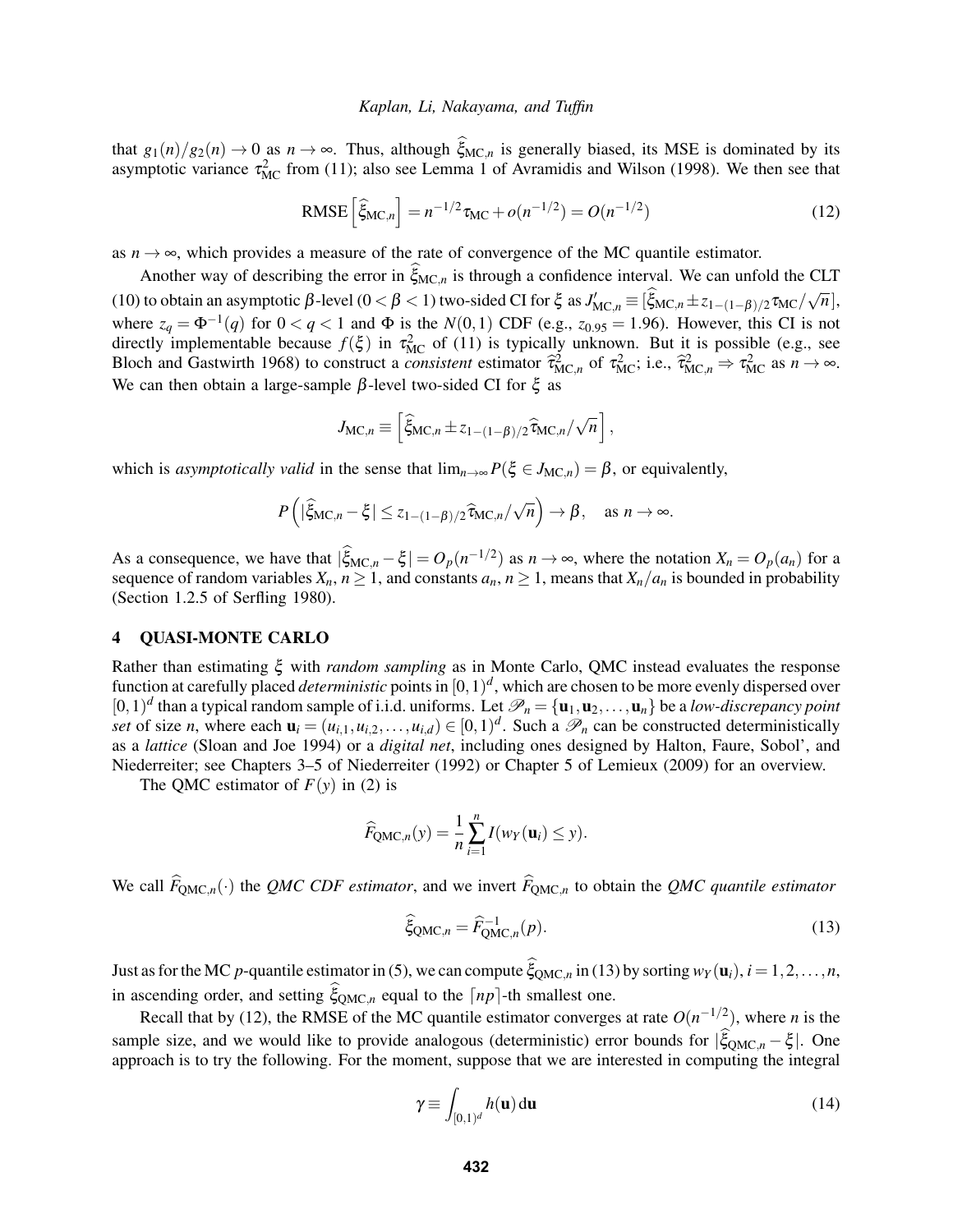for some integrand  $h : [0,1]^d \to \mathfrak{R}$ , and we estimate  $\gamma$  by the QMC estimator  $(1/n)\sum_{i=1}^n h(\mathbf{u}_i)$ , with low-discrepancy point set  $\mathcal{P}_n = {\mathbf{u}_1, \mathbf{u}_2, ..., \mathbf{u}_n}$ . Then the *Koksma-Hlawka inequality* states that

<span id="page-5-1"></span>
$$
\left|\frac{1}{n}\sum_{i=1}^{n}h(\mathbf{u}_{i})-\gamma\right|\leq D^{*}(\mathscr{P}_{n})V_{\mathrm{HK}}(h),\tag{15}
$$

where  $D^*(\mathscr{P}_n)$  is the star-discrepancy of  $\mathscr{P}_n$ , which is a measure of the uniformity of  $\mathscr{P}_n$  over  $[0,1)^d$ , and  $V_{HK}(h)$  is the Hardy-Krause (HK) variation of the integrand  $h$ , specifying its roughness; see Section 5.6 of [Lemieux \(2009\)](#page-10-1) for details. Low-discrepancy point sets  $\mathcal{P}_n$  often have  $D^*(\mathcal{P}_n) = O((\log n)^v/n)$  for some constant  $v > 0$  (e.g.,  $v = d - 1$  or  $v = d$ ) as  $n \to \infty$ . Hence, when the integrand *h* is sufficiently smooth so that  $V_{HK}(h) < \infty$ , [\(15\)](#page-5-1) implies that the deterministic rate at which the QMC integration error decreases is  $O((\log n)^v/n)$  as  $n \to \infty$ , better than MC's rate of  $O(n^{-1/2})$ .

But there are several problems with this approach of trying to bound the QMC error. When estimating the CDF  $F(y)$  in [\(2\)](#page-1-1), the integrand is  $h_y(\mathbf{u}) = I(w_f(\mathbf{u}) \le y)$ , which is discontinuous in **u** and typically has  $V_{HK}(h_v) = \infty$ , so the upper bound in the Koksma-Hlawka inequality [\(15\)](#page-5-1) is infinite. Even if the HK variation of the integrand *h* were finite, computing the bound in [\(15\)](#page-5-1) is at least as difficult as computing the integral in [\(14\)](#page-4-3), and the bound can be quite conservative, making [\(15\)](#page-5-1) impractical. Moreover, the bound in [\(15\)](#page-5-1) for integrand  $h_y$  is for the QMC CDF estimator at *y*, not for  $|\xi_{\text{QMC},n} - \xi|$ , which is what we are actually interested in.

### <span id="page-5-0"></span>5 ONE APPROACH OF RANDOMIZED QUASI-MONTE CARLO

Rather than trying to provide a *deterministic* error bound for the QMC quantile estimator, we can instead attempt to use RQMC to obtain a CI for ξ . For a given low-discrepancy point set, the basic idea is to randomize the set  $r > 2$  independent times in a way that retains the low-discrepancy property for each randomization, and compute an estimator from each of the *r* independent randomizations. Then we can form a CI from the sample mean and sample variance across randomizations. For a fair comparison to the *p*-quantile estimator using MC in [\(4\)](#page-2-2) or via QMC in [\(13\)](#page-4-1), each of which is based on *n* evaluations of the response function  $w<sub>Y</sub>$  in [\(1\)](#page-1-2), we also want to apply RQMC using the same total number *n* of function evaluations. We next describe details on how RQMC may be implemented.

Let  $r \ge 2$  be the number of randomizations to use for RQMC, and let  $\mathscr{P}_m = {\mathbf{u}_1, \mathbf{u}_2, ..., \mathbf{u}_m}$  be a low-discrepancy point set of size  $m = n/r$ , where each  $\mathbf{u}_i \in [0,1)^d$ , and we assume that  $n/r$  is an integer. For each  $k = 1, 2, ..., r$ , we want to perform a randomization of  $\mathcal{P}_m$  to obtain another point set

<span id="page-5-2"></span>
$$
\mathscr{P}_m^{(k)} = \{ \mathbf{X}_1^{(k)}, \mathbf{X}_2^{(k)}, \dots, \mathbf{X}_m^{(k)} \},\tag{16}
$$

with each  $X_i^{(k)} = (X_{i,1}^{(k)})$  $X_{i,1}^{(k)}, X_{i,2}^{(k)}$  $X_{i,2}^{(k)}, \ldots X_{i,d}^{(k)}$  $\binom{k}{i,d}$ , such that

<span id="page-5-3"></span>
$$
\mathbf{X}_i^{(k)} \sim U[0,1)^d, \text{ for each } i = 1,2,\dots,m, \text{ and each } k = 1,2,\dots,r,
$$
 (17)

and

<span id="page-5-4"></span>
$$
\mathscr{P}_m^{(1)}, \mathscr{P}_m^{(2)}, \dots, \mathscr{P}_m^{(r)} \text{ are i.i.d.}
$$
\n
$$
(18)
$$

One simple way of constructing  $\mathscr{P}_m^{(k)}$  in [\(16\)](#page-5-2) satisfying [\(17\)](#page-5-3) and [\(18\)](#page-5-4) is through independent *random shifts*. First generate  $S_1, S_2, \ldots, S_r$  as *r* independent random vectors, where each  $S_k = (S_{k,1}, S_{k,2}, \ldots, S_{k,d}) \sim U[0,1)^d$ . For each  $k = 1, 2, \ldots, r$ , we will shift (modulo 1) each point in the original set  $\mathscr{P}_m$  by  $S_k$  to obtain  $\mathscr{P}_m^{(k)}$ . Specifically, for  $\mathbf{x} = (x_1, x_2, \dots, x_d) \in \Re^d$  and  $\mathbf{y} = (y_1, y_2, \dots, y_d) \in \Re^d$ , define the operator  $\oplus$  as  $\mathbf{x} \oplus \mathbf{y} = ((x_1 + y_1) \text{ mod } 1, (x_2 + y_2) \text{ mod } 1, ..., (x_d + y_d) \text{ mod } 1).$  For each  $k = 1, 2, ..., r$ , we then obtain a shifted point set  $\mathcal{P}_m^{(k)}$  in [\(16\)](#page-5-2) with each  $\mathbf{X}_i^{(k)} = \mathbf{u}_i \oplus \mathbf{S}_k$ ; i.e., each point in the original point set is shifted by the same random uniform  $S_k$ . It is easy to show that each  $\mathbf{u}_i \oplus S_k \sim U[0,1)^d$ , so [\(17\)](#page-5-3) holds. Each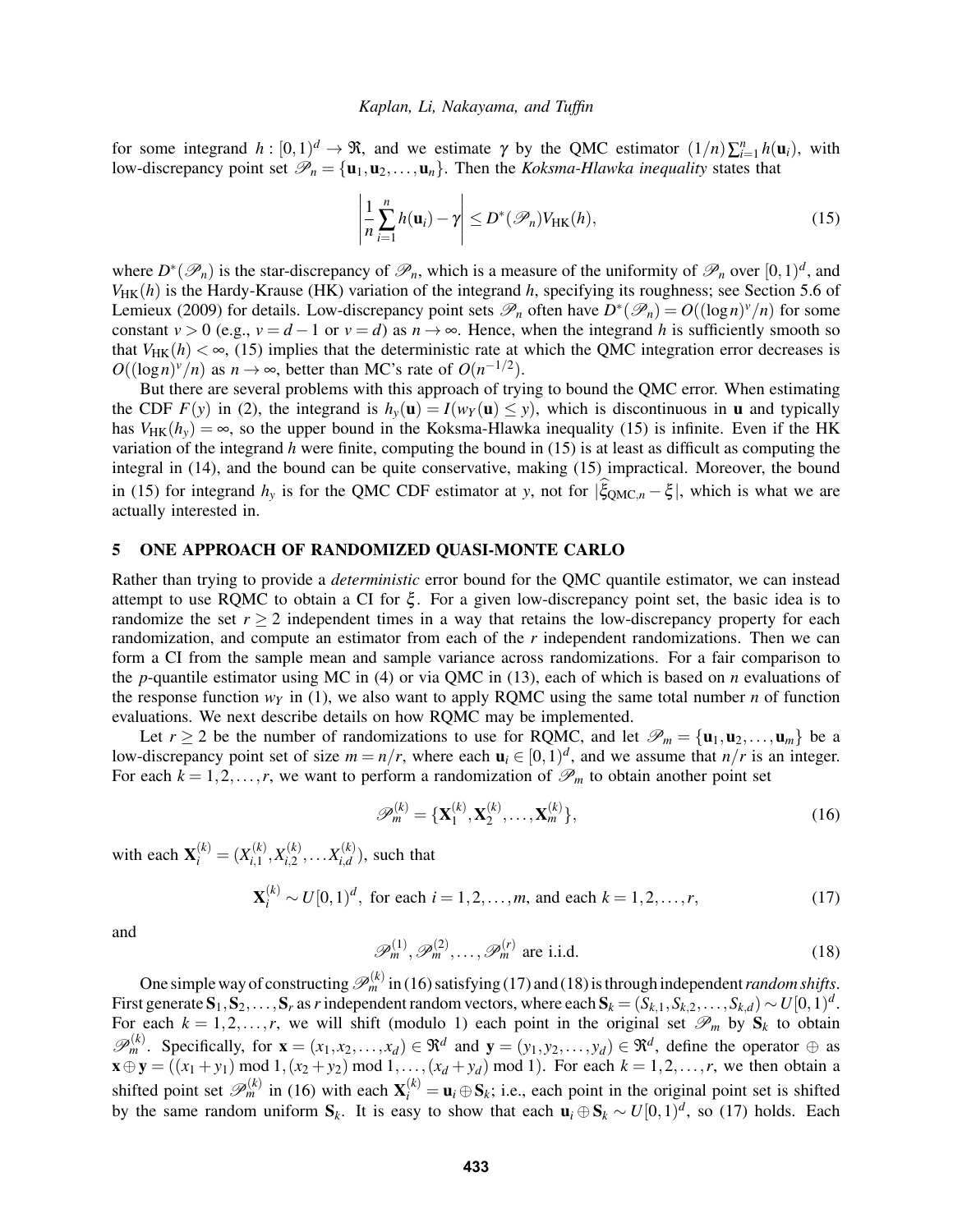shifted point set  $\mathscr{P}_m^{(k)}$  uses the same low-discrepancy point set  $\mathscr{P}_m$  but a different random shift  $S_k$ . The m points in any  $\mathcal{P}_m^{(k)}$  will be stochastically dependent because they all share the same random shift  $S_k$ . But the *r* shifted point sets  $\mathscr{P}_m^{(k)}$ ,  $k = 1, 2, ..., r$ , are stochastically independent because  $S_k$ ,  $k = 1, 2, ..., r$ , are independent, thereby implying [\(18\)](#page-5-4).

When the original point set  $\mathscr{P}_m$  is a lattice, each shifted point set  $\mathscr{P}_m^{(k)}$  retains a lattice structure. But if  $\mathscr{P}_m$  is a digital net, its random shift  $\mathscr{P}_m^{(k)}$  may no longer be a digital net. In this latter case, we instead can apply *scrambling* to obtain each  $\mathscr{P}_m^{(k)}$  satisfying [\(17\)](#page-5-3) and [\(18\)](#page-5-4), where the scrambled point set still possesses the desirable properties of the original point set; see [Owen \(1997a\),](#page-11-9) [Owen \(1997b\).](#page-11-8)

In whatever way we obtain the *r* randomized point sets  $\mathscr{P}_m^{(1)}, \mathscr{P}_m^{(2)}, \ldots, \mathscr{P}_m^{(r)}$  satisfying [\(17\)](#page-5-3) and [\(18\)](#page-5-4), for each randomization  $k = 1, 2, \ldots, r$ , let

$$
\widehat{F}_{\text{RQMC},m,k}(y) = \frac{1}{m} \sum_{i=1}^{m} I(w_Y(\mathbf{X}_i^{(k)}) \leq y),
$$

which is a CDF estimator computed from the randomized point set  $\mathscr{P}_m^{(k)}$ . Even though  $\mathbf{X}_i^{(k)}$  $i^{(k)}$ ,  $i = 1, 2, ..., m$ , are stochastically dependent, we still have that  $E[\widehat{F}_{\text{ROMC},m,k}(y)] = F(y)$  for each *y* by [\(17\)](#page-5-3). We invert  $\widehat{F}_{\text{ROMC},m,k}$  to obtain

<span id="page-6-4"></span>
$$
\widehat{\xi}_{\text{RQMC},m,k} = \widehat{F}_{\text{RQMC},m,k}^{-1}(p),\tag{19}
$$

where  $\hat{\xi}_{\text{ROMC},m,k}$ ,  $k = 1, 2, ..., r$ , are i.i.d. Then an RQMC estimator of  $\xi$  is

<span id="page-6-0"></span>
$$
\overline{\xi}_{\text{RQMC},m,r} = \frac{1}{r} \sum_{k=1}^{r} \hat{\xi}_{\text{RQMC},m,k}.
$$
\n(20)

As noted previously at the end of Section [4,](#page-4-0) when estimating the CDF in [\(2\)](#page-1-1), the integrand  $I(w_Y(\mathbf{u}) \le y)$ typically has infinite HK variation, making theoretical bounds of the form in [\(15\)](#page-5-1) not useful. But when instead estimating the integral in  $(14)$  with an integrand  $h(\mathbf{u})$  having finite HK variation, applying RQMC leads to certain benefits over MC and QMC. First, for the estimator from each randomization in RQMC, the rate at which its variance decreases is  $O(m^{-2}(\log m)^d)$  as *m* grows, and even faster in some cases, as detailed by [Lemieux and L'Ecuyer \(2001\),](#page-10-3) [Owen \(1997b\),](#page-11-8) [Tuffin \(1998\).](#page-11-14) In contrast, the MC variance of a sample of size *m* decreases at rate  $O(m^{-1})$ . Compared to QMC, RQMC allows for practical estimation of the approximation error through a CLT. Moreover, even when the HK variation is infinite, making inequalities such as [\(15\)](#page-5-1) uninformative, numerical experiments show that the empirical behavior of RQMC's convergence rate can be substantially better than that of MC [\(Tuffin 2004\)](#page-11-15).

## <span id="page-6-3"></span>5.1 Large-Sample Properties of our First RQMC Quantile Estimator

The RQMC quantile estimator  $\xi_{\text{RQMC},m,r}$  in [\(20\)](#page-6-0) satisfies the following CLT, where  $(F_{\text{RQMC},m}, \xi_{\text{RQMC},m})$ denotes a generic copy of  $(F_{\text{RQMC},m,k}, \xi_{\text{RQMC},m,k})$ .

**Proposition 1** If  $\tau_{\text{RQMC},m}^{22} \equiv \text{Var}[\tilde{\xi}_{\text{RQMC},m}] < \infty$ , then for fixed  $m \ge 1$ ,

<span id="page-6-1"></span>
$$
\sqrt{r}\left(\overline{\xi}_{\text{RQMC},m,r} - E[\widehat{\xi}_{\text{RQMC},m}]\right) \Rightarrow N(0, \tau_{\text{RQMC},m}^2) \quad \text{as } r \to \infty.
$$
 (21)

It is important to note that the centering constant on the left-hand side of CLT [\(21\)](#page-6-1) is *not* the true *p*-quantile  $\xi$  but rather  $E[\xi_{\text{RQMC},m}]$ . While  $F_{\text{RQMC},m}(y)$  is an unbiased estimator of  $F(y)$  for each *m* and *y*, its inverse  $\hat{\xi}_{\text{ROMC},m} = \hat{F}_{\text{RQMC},m}^{-1}(p)$  is typically a *biased* estimator of  $\xi$  because of the nonlinearity of the inversion operation. Because  $\xi_{\text{RQMC},m,r}$  averages *r* i.i.d. copies of  $\xi_{\text{RQMC},m}$ , we see that

<span id="page-6-2"></span>
$$
E[\overline{\xi}_{\text{RQMC},m,r}] = E[\hat{\xi}_{\text{RQMC},m}] \neq \xi \tag{22}
$$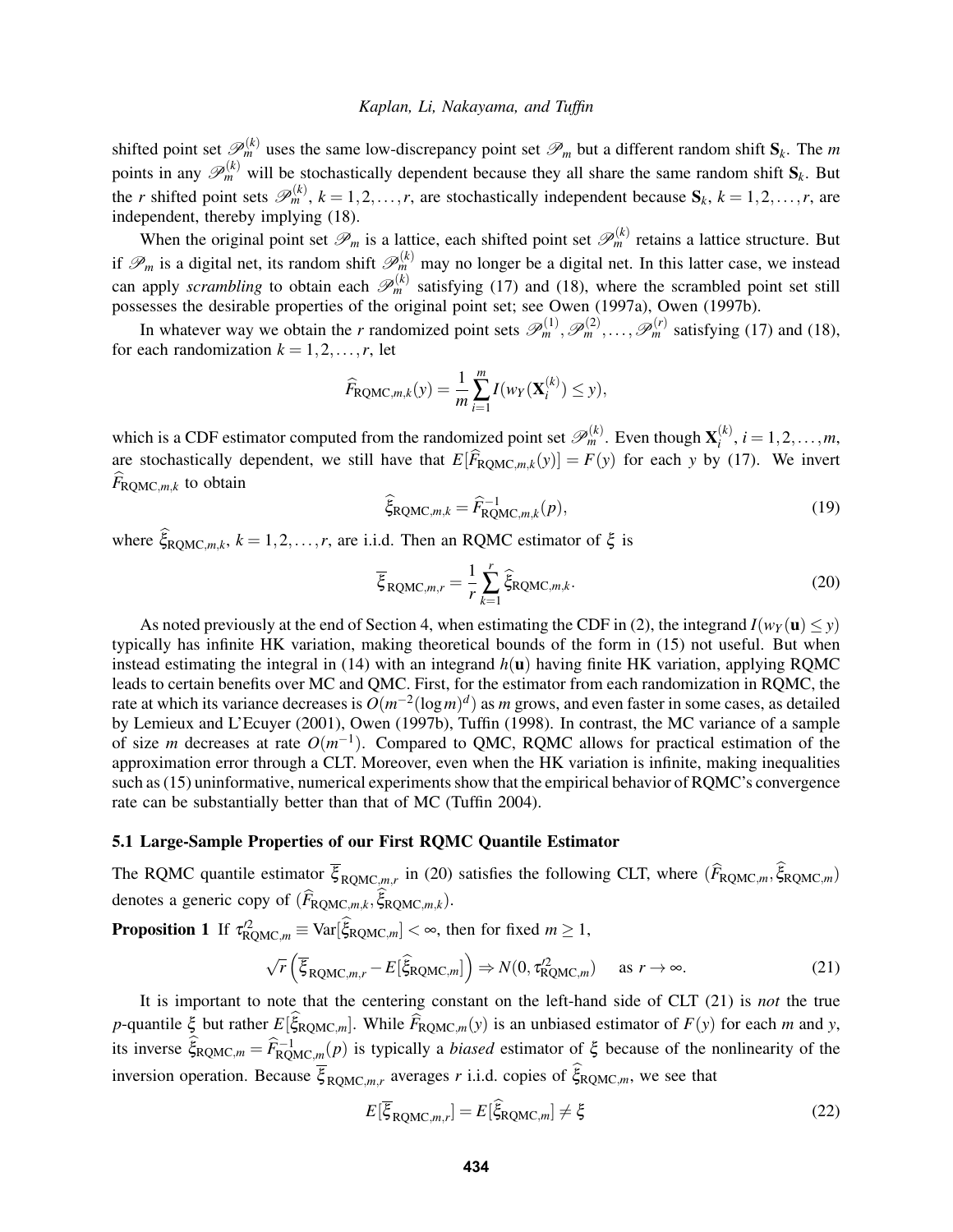in general for fixed *m*. In addition, for fixed *m*, we have that a.s.,

<span id="page-7-6"></span><span id="page-7-1"></span>
$$
\lim_{r \to \infty} \overline{\xi}_{\text{RQMC},m,r} = E[\hat{\xi}_{\text{RQMC},m}] \neq \xi \tag{23}
$$

by the strong law of large numbers, so  $\xi_{\text{RQMC},m,r}$  converges to the wrong value as  $r \to \infty$  for fixed *m*.

Because Bias $[\xi_{\text{ROMC},m,r}] = \text{Bias}[\xi_{\text{ROMC},m}] = E[\xi_{\text{RQMC},m}] - \xi$ , we have that

$$
\text{MSE}\left[\overline{\xi}_{\text{RQMC},m,r}\right] = \left(\text{Bias}\left[\overline{\xi}_{\text{RQMC},m,r}\right]\right)^2 + \text{Var}\left[\overline{\xi}_{\text{RQMC},m,r}\right] \n= \left(\text{Bias}\left[\widehat{\xi}_{\text{RQMC},m}\right]\right)^2 + \frac{1}{r} \text{Var}\left[\widehat{\xi}_{\text{RQMC},m}\right].
$$
\n(24)

Although the second term in [\(24\)](#page-7-1) decreases at rate  $r^{-1}$  as  $r \to \infty$ , [\(22\)](#page-6-2) implies that the first is nonzero and does not shrink for fixed *m*, so

<span id="page-7-5"></span>RMSE 
$$
\left[\overline{\xi}_{\text{RQMC},m,r}\right]
$$
 = Bias  $\left[\widehat{\xi}_{\text{RQMC},m}\right]$  +  $o(1) = O(1)$  (25)

as  $r \to \infty$  with *m* fixed. Thus, the RMSE of  $\xi_{\text{RQMC},m,r}$  does not converge to 0 as  $r \to \infty$  for fixed *m*. Moreover, suppose we unfold the CLT [\(21\)](#page-6-1) to build a β-level CI for  $\xi$  as

<span id="page-7-7"></span>
$$
J_{\text{RQMC},m,r} = (\overline{\xi}_{\text{RQMC},m,r} \pm z_{1-(1-\beta)/2} \widehat{\tau}_{\text{RQMC},m,r}' / \sqrt{r}), \qquad (26)
$$

where  $\hat{\tau}_{\text{RQMC},m,r}^{22} = (1/(r-1))\sum_{k=1}^{r}[\hat{\xi}_{\text{RQMC},m,k})-\overline{\xi}_{\text{RQMC},m,r}]^{2}$  is a consistent estimator of  $\tau_{\text{RQMC},m}^{22}$ . Because the midpoint of  $J_{\text{RQMC},m,r}$  is the biased estimator  $\xi_{\text{RQMC},m,r}$ , the CI is centered at the wrong point on average, which can lead to poor coverage as  $r \rightarrow \infty$  with *m* fixed. We can try to address this issue by also letting  $m \to \infty$ , but we would then need to determine the relative rates at which  $m \to \infty$  and  $r \to \infty$  to ensure a CLT still holds.

# <span id="page-7-0"></span>6 ANOTHER APPROACH OF RQMC FOR QUANTILE ESTIMATION

As we explained in Section [5.1,](#page-6-3) the RQMC quantile estimator  $\xi_{\text{RQMC},m,r}$  in [\(20\)](#page-6-0) does not converge to  $\xi$ as  $r \rightarrow \infty$  for fixed *m*. We next consider another RQMC estimator that, although biased, does converge in this setting.

Rather than compute a quantile estimator from each of the *r* randomizations, as in [\(19\)](#page-6-4), we instead construct a single overall CDF estimator from all *r* randomizations, and then invert this to obtain a single overall quantile estimator. Specifically, first define the CDF estimator based on all *rm* evaluations of the response function *w<sup>Y</sup>* as

<span id="page-7-2"></span>
$$
\widetilde{F}_{\text{RQMC},m,r}(y) = \frac{1}{r} \sum_{k=1}^{r} \widehat{F}_{\text{RQMC},m,k}(y) = \frac{1}{rm} \sum_{k=1}^{r} \sum_{i=1}^{m} I(w_{Y}(\mathbf{X}_{i}^{(k)}) \leq y), \tag{27}
$$

which we call the *overall CDF estimator*. We then invert this to obtain another RQMC quantile estimator

<span id="page-7-4"></span><span id="page-7-3"></span>
$$
\widetilde{\xi}_{\text{RQMC},m,r} = \widetilde{F}_{\text{RQMC},m,r}^{-1}(p). \tag{28}
$$

## 6.1 Large-Sample Properties of our Second RQMC Quantile Estimator

Because  $\widehat{F}_{\text{ROMC},m,k}$ ,  $k = 1, 2, ..., r$ , are i.i.d., with each  $0 \leq \widehat{F}_{\text{ROMC},m,k}(y) \leq 1$  for all *y*, we have that the overall CDF estimator  $F_{\text{RQMC},m,r}$  in [\(27\)](#page-7-2) at  $\xi$  satisfies a CLT

$$
\sqrt{r}\left[\widetilde{F}_{\text{RQMC},m,r}(\xi) - p\right] \Rightarrow N(0, \psi_{\text{RQMC},m}^2) \quad \text{as } r \to \infty \text{, with } m \text{ fixed.}
$$
 (29)

By applying the theoretical framework developed in [Chu and Nakayama \(2012\),](#page-10-14) we can establish the following properties of the corresponding quantile estimator  $\zeta_{\text{RQMC},m,r}$  in [\(28\)](#page-7-3).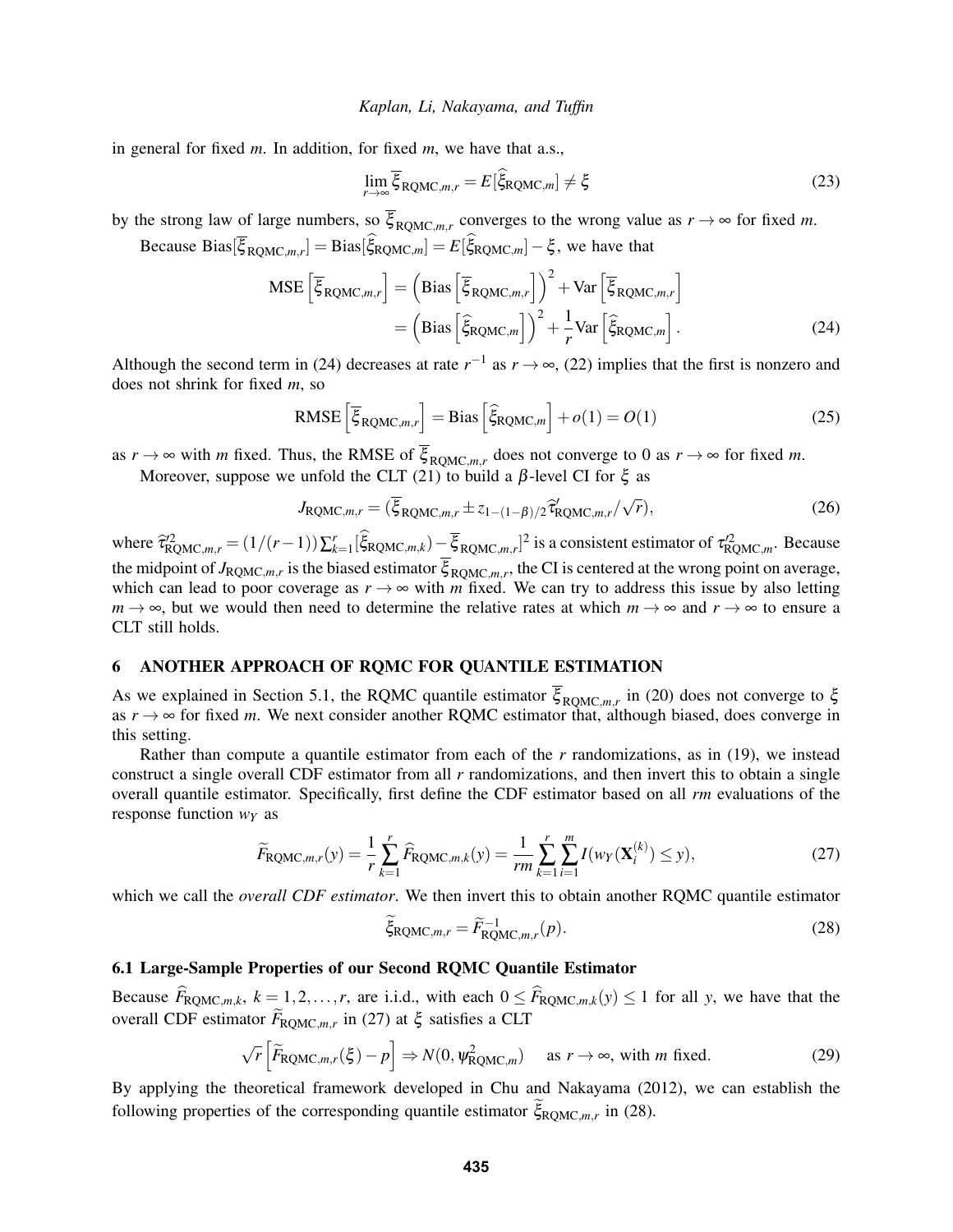**Theorem 1** If  $f(\xi) > 0$ , then for any fixed  $m > 0$ ,

$$
\widetilde{\xi}_{\text{RQMC},m,r} = \xi + \frac{p - \widetilde{F}_{\text{RQMC},m,r}(\xi)}{f(\xi)} + R'_r,\tag{30}
$$

<span id="page-8-2"></span><span id="page-8-1"></span>with 
$$
\sqrt{r}R'_r \Rightarrow 0
$$
, as  $r \to \infty$ . (31)

Moreover, for each fixed  $m > 0$ ,

<span id="page-8-3"></span>
$$
\sqrt{r}\left[\widetilde{\xi}_{\text{RQMC},m,r}-\xi\right] \Rightarrow N(0,\tau_{\text{RQMC},m}^2) \quad \text{as } r \to \infty,
$$
\n(32)

where  $\tau_{\text{ROMC},m}^2 = \psi_{\text{ROMC},m}^2 / f^2(\xi)$  for  $\psi_{\text{ROMC},m}^2$  in [\(29\)](#page-7-4). If in addition  $\{r(\xi_{\text{ROMC},m,r} - \xi)^2 : r \ge 1\}$  is uniformly integrable (e.g., p. 338 of [Billingsley 1995\)](#page-10-11), then

<span id="page-8-4"></span>RMSE 
$$
\left[\tilde{\xi}_{\text{RQMC},m,r}\right] = r^{-1/2} \tau_{\text{RQMC},m}^2 + o(r^{-1/2}) = O(r^{-1/2})
$$
 (33)

as  $r \rightarrow \infty$  for fixed *m*.

Note that [\(30\)](#page-8-1) and [\(31\)](#page-8-2) establish a Bahadur representation for  $\zeta_{\text{RQMC},m,r}$  as  $r \to \infty$  with *m* fixed. Also, even though  $\xi_{\text{ROMC},m,r}$  is biased for fixed *r* and *m*, the CLT in [\(32\)](#page-8-3) is centered at the true quantile  $\xi$ , in contrast to the CLT  $(21)$ . Comparing [\(33\)](#page-8-4) with [\(25\)](#page-7-5), we see the advantage of the RQMC quantile estimator  $\xi_{\text{ROMC},m,r}$  in [\(28\)](#page-7-3) over  $\xi_{\text{ROMC},m,r}$  in [\(20\)](#page-6-0): as  $r \to \infty$  with *m* fixed, the RMSE of  $\xi_{\text{ROMC},m,r}$  shrinks to 0 but the RMSE of  $\overline{\xi}_{\text{RQMC},m,r}$  does not. The RMSE of  $\overline{\xi}_{\text{RQMC},m,r}$  converges at rate  $r^{-1/2}$ , which is the standard MC rate. But the numerical results in the next section show that RQMC can lead to substantially smaller MSE than MC, so we view RQMC as an MSE-reduction technique.

## <span id="page-8-0"></span>7 NUMERICAL RESULTS

We now present results from running numerical experiments with the model in Example [1](#page-2-4) from Section [2,](#page-1-0) which is motivated by studies of nuclear power plants undergoing hypothesized accidents; e.g., see [Dube](#page-10-10) [et al. \(2014\),](#page-10-10) [Sherry et al. \(2013\),](#page-11-12) and [Alban et al. \(2017\).](#page-10-15) The goal is to estimate the 0.05-quantile ξ of the safety margin *Y* ∼ *F*, where *Y* = *C* − *L*. Let *G* denote the joint CDF of  $(L, C)$ , and let  $G<sub>L</sub>$  and  $G<sub>C</sub>$  be the marginal CDFs of the load *L* and the capacity *C*, respectively. As in [Dube et al. \(2014\)](#page-10-10) and [Sherry](#page-11-12) [et al. \(2013\),](#page-11-12) we assume that *L* and *C* are independent, and we specify *G<sup>C</sup>* as triangular with support [1800, 2600] and mode 2200.

[Alban et al. \(2017\)](#page-10-15) assume that the load's marginal distribution  $G_L$  is a *mixture* of  $t = 4$  lognormals, which we also use. Specifically, for each  $s = 1, 2, ..., t$ , let  $G_{L,\langle s \rangle}$  be the CDF of  $L_{\langle s \rangle} = \exp(\mu_{\langle s \rangle} + \sigma_{\langle s \rangle} Z_{\langle s \rangle}),$ where  $Z_{\langle s \rangle} \sim N(0,1)$ , and  $\mu_{\langle s \rangle}$  and  $\sigma_{\langle s \rangle} > 0$  are given constants, so  $L_{\langle s \rangle}$  has a lognormal distribution. Our experiments set  $\mu_{\langle s \rangle} = 7.4 + 0.1$ *s* and  $\sigma_{\langle s \rangle} = 0.01 + 0.01$ *s*, which are as in [Nakayama \(2015\).](#page-11-16) Then define  $G_L$ as a mixture of  $G_{L,\langle s \rangle}$ ,  $1 \le s \le t$ ; i.e.,  $G_L(y) = \sum_{s=1}^t \lambda_{\langle s \rangle} G_{L,\langle s \rangle}(y)$  for given positive constants  $\lambda_{\langle s \rangle}$ ,  $1 \le s \le t$ , summing to 1. We set  $\lambda_{(1)} = 0.99938 \times 0.9981 \times 0.919$ ,  $\lambda_{(2)} = 0.00062$ ,  $\lambda_{(3)} = 0.99938 \times 0.9981 \times 0.081$ , and  $\lambda_{\langle 4 \rangle} = 0.99938 \times 0.0019$ , where the factors in each product match branching probabilities given in an event tree in Figure 2 of [Dube et al. \(2014\).](#page-10-10)

We can define the function  $w_Y$  in [\(1\)](#page-1-2) to take  $d = 3$  i.i.d. uniform inputs to generate  $Y = w_Y(U_1, U_2, U_3)$ . The function  $w_Y$  uses  $U_1$  and  $U_2$  to generate the load  $L \sim G_L$  as follows. First it employs  $U_1$  to generate a discrete random variable  $K$  with support  $R = \{1,2,\ldots,t\}$  and probability mass function  $P(K=s) = \lambda_{\langle s \rangle}$ . If  $K=s,$  then generate *L* having CDF  $G_{L,\langle s \rangle}$ , which is lognormal. Specifically, if  $K = s$ , let  $L = \exp(\mu_{\langle s \rangle} + \sigma_{\langle s \rangle} \Phi^{-1}(U_2))$ where  $\Phi$  is the *N*(0,1) CDF. Also,  $w_Y$  generates the capacity as  $C = G_C^{-1}(U_3)$ . Finally,  $w_Y$  returns  $Y = C - L$ . Because of the analytical tractability of the model, we were able to numerically compute the 0.05-quantile as  $\xi = 11.79948572$ .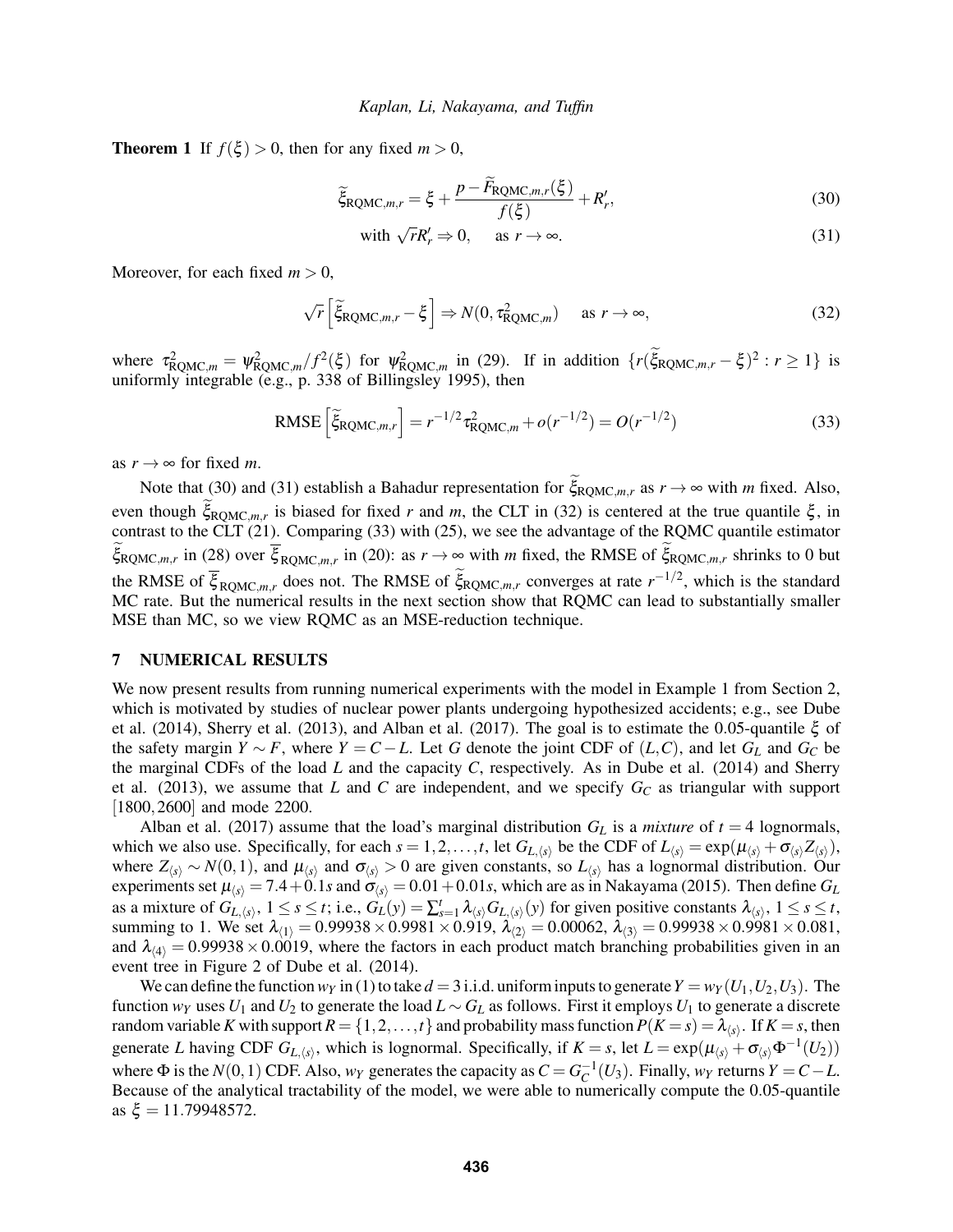



<span id="page-9-0"></span>Figure 1: The left plot shows RMSE for fixed  $m = 4096$  as r increases, and the right graph displays RMSE for fixed  $r = 32$  as *m* increases. Both plots have log-log scale.

To examine the effect of the problem dimension *d* on RQMC, we also considered another stochastically equivalent version of the model with larger *d*. Specifically, we artificially increase the dimension by generating the lognormal  $L_{\langle s \rangle}$  as the exponential of a sum of  $d' = 20$  independent normals with different marginal variances so that for each *s*, the sum of the *d'* marginal variances equals  $\sigma_{\langle s \rangle}^2$ . To specify the different marginal variances, we sampled *d'* independent chi-square random variables  $V_{s,1}, V_{s,2}, \ldots, V_{s,d}$ and set the marginal variance of the *j*th summand as  $\sigma_{\langle s \rangle}^2 V_{s,j} / \sum_{j'}^{d'}$  $g''_{j'=1}$   $V_{s,j'}$ . The overall problem dimension is then  $d = 22$ . We used the same marginal variances when running multiple independent replications.

Figure [1](#page-9-0) presents two log-log plots of the RMSE for the estimators of ξ using MC or RQMC, where we estimated the RMSEs from  $10^3$  independent replications. Each estimator is based on a total of  $n = rm$ evaluations of the response function  $w<sub>Y</sub>$ . For RQMC, *m* represents the point-set size, and *r* is the number of randomizations. For each version of the model dimension  $d$  (= 3 or 22), we compare two RQMC estimators of  $\xi$ , denoted RQMCv:*d* for v = 1 or 2 in the figure. RQMC1:*d* is the estimator  $\xi_{\text{RQMC},m,r}$  in [\(20\)](#page-6-0), and RQMC2:*d* is the estimator  $\xi_{\text{ROMC},m,r}$  in [\(28\)](#page-7-3). In the following, we often simplify notation by omitting the ":*d*" in the discussions. For RQMC, we used a lattice point set with a random shift modulo 1 for randomization, utilizing the code of [Kuo and Nuyens \(2016\).](#page-10-16) We also ran experiments employing a Sobol' point set with a random digital shift [\(Tuffin 1996](#page-11-5) shows this is a good practical choice), and the results (not shown) are qualitatively similar.

For MC, we also computed two different estimators, denoted MCv for  $v = 1$  or 2 in the figure. (For MC, we plot the results for only  $d = 22$  and not for  $d = 3$  because the results are stochastically equivalent.) The  $v = 1$  estimator (i.e., MC1) averages *r* independent *p*-quantile estimators, where each estimator is calculated by inverting a CDF estimator based on a sample of size  $m$ . The  $v = 2$  estimator computes a single *p*-quantile estimator by inverting a CDF estimator from all  $n = rm$  outputs.

The graph on the left side of Figure [1](#page-9-0) has fixed  $m = 4096$  and r increasing, and the plot on the right has fixed  $r = 32$  and *m* increasing. (We chose  $r = 32$  for the right plot as this corresponds to the common (but sometimes inadequate) rule of thumb that the asymptotics of a CLT roughly start holding for sample sizes at least 30.) To interpret the left plot of Figure [1,](#page-9-0) recall that MSE decomposes as bias squared plus variance. For RQMC2, RMSE shrinks at rate  $O(r^{-1/2})$  as *r* grows with *m* fixed by [\(33\)](#page-8-4). But for RQMC1, [\(24\)](#page-7-1) shows that the bias contribution to MSE does not change as *r* increases with *m* fixed. (For  $v = 1, 2$ , the RMSE of MCv behaves like that of RQMCv.) For small r, the variance dominates the MSE for  $v = 1$ , and the RMSEs for  $v = 1$  and 2 are close. For  $v = 1$ , as r grows, the variance shrinks, but the bias does not change, so the bias eventually dominates the RMSE, and the RMSEs for  $v = 1$  and 2 then separate for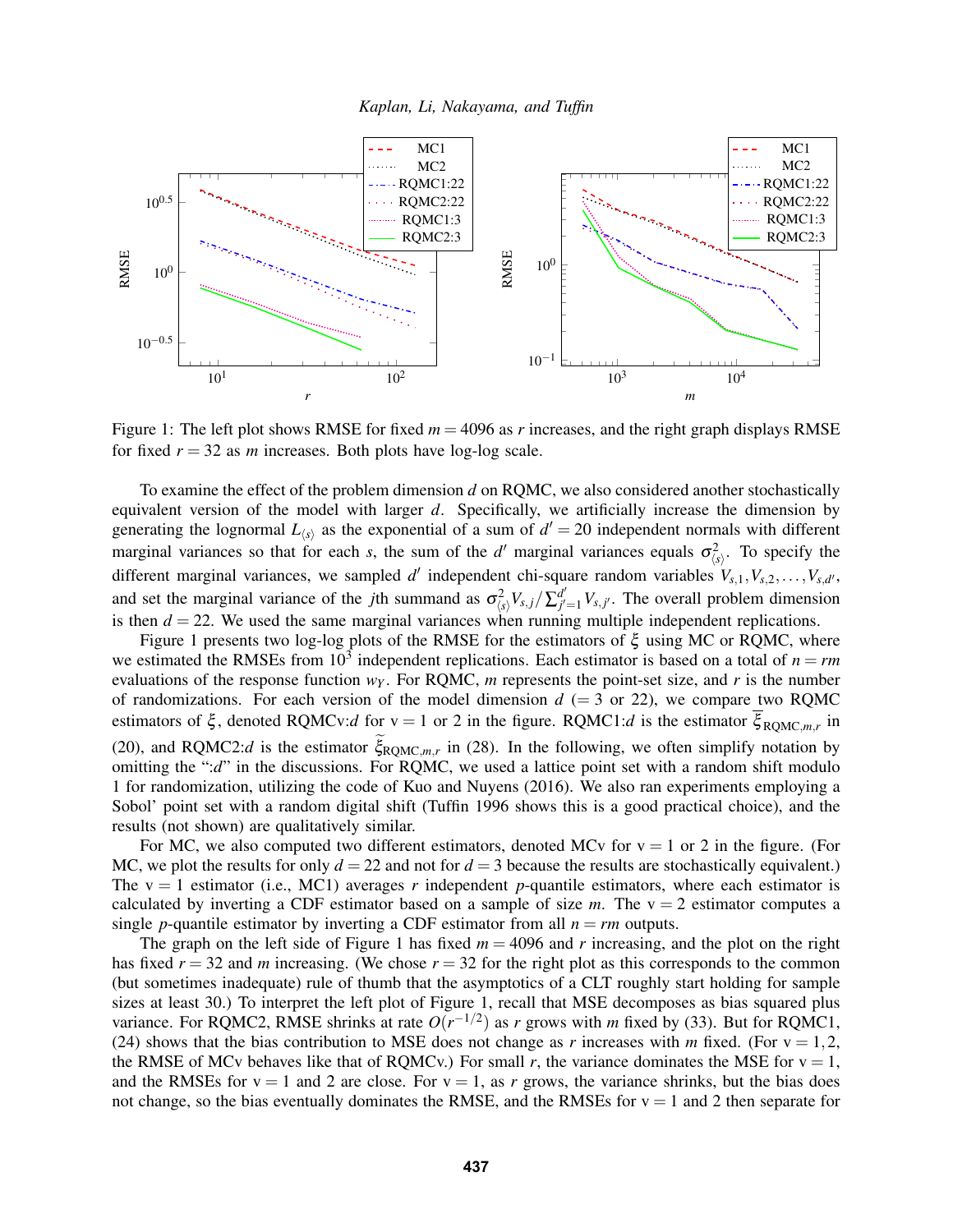large *r*. For RQMC, the curves for  $d = 3$  and  $d = 22$  are qualitatively similar, but the RMSEs for  $d = 3$ are smaller, where the plots for  $v = 2$  have equal slope but different intercepts.

For the right plot of Figure [1,](#page-9-0) for MC or RQMC, the  $v = 1$  and 2 estimators' RMSEs differ for small *m*. But as *m* grows, we see that the RMSE for  $v = 1$  and 2 eventually merge.

# <span id="page-10-9"></span>8 CONCLUDING REMARKS

We considered two different RQMC quantile estimators:  $\xi_{\text{ROMC},m,r}$  in [\(20\)](#page-6-0) and  $\xi_{\text{ROMC},m,r}$  in [\(28\)](#page-7-3). In both cases, we considered a low-discrepancy point set  $\mathcal{P}_m$  of *fixed* size *m* and let the number *r* of randomizations grow large. Unfortunately, the first estimator  $\xi_{\text{RQMC},m,r}$  then converges to the wrong value as  $r \to \infty$ , as seen in [\(23\)](#page-7-6). Thus, the CI  $J_{\text{RQMC},m,r}$  in [\(26\)](#page-7-7) may have poor coverage as  $r \to \infty$ .

In contrast, our other RQMC quantile estimator  $\xi_{\text{RQMC},m,r}$  in [\(28\)](#page-7-3) does converge (in RMSE) to the desired value ξ . We are currently investigating methods to build an asymptotically valid CI for ξ based on  $\xi_{\text{RQMC},m,r}$ .

To try to gain the faster convergence rate of QMC, we may want to also let *m* grow large, which may then lead to the first estimator  $\xi_{\text{RQMC},m,r}$  in [\(20\)](#page-6-0) converging to  $\xi$ . We are currently working on formulating asymptotic regimes in which both  $m \to \infty$  and  $r \to \infty$ .

# ACKNOWLEDGMENTS

This work has been supported in part by the National Science Foundation under Grant No. CMMI-1537322. Any opinions, findings, and conclusions or recommendations expressed in this material are those of the authors and do not necessarily reflect the views of the National Science Foundation.

## **REFERENCES**

- <span id="page-10-15"></span>Alban, A., H. Darji, A. Imamura, and M. K. Nakayama. 2017, September. "Efficient Monte Carlo Methods for Estimating Failure Probabilities". *Reliability Engineering and System Safety* 165:376–394.
- <span id="page-10-12"></span>Avramidis, A. N., and J. R. Wilson. 1998. "Correlation-Induction Techniques for Estimating Quantiles in Simulation". *Operations Research* 46(4):574–591.
- <span id="page-10-8"></span>Bahadur, R. R. 1966. "A Note on Quantiles in Large Samples". *Annals of Mathematical Statistics* 37(3):577–580.
- <span id="page-10-11"></span>Billingsley, P. 1995. *Probability and Measure*. 3rd ed. New York: John Wiley and Sons.
- <span id="page-10-13"></span>Bloch, D. A., and J. L. Gastwirth. 1968. "On a Simple Estimate of the Reciprocal of the Density Function". *Annals of Mathematical Statistics* 39(3):1083–1085.
- <span id="page-10-14"></span>Chu, F., and M. K. Nakayama. 2012. "Confidence Intervals for Quantiles When Applying Variance-Reduction Techniques". *ACM Transactions On Modeling and Computer Simulation* 22(2):10:1–10:25.
- <span id="page-10-2"></span>Cranley, R., and T. N. L. Patterson. 1976. "Randomization of Number Theoretic Methods for Multiple Integration". *Society for Industrial and Applied Mathematics Journal on Numerical Analysis* 13(6):904–914.
- <span id="page-10-10"></span>Dube, D. A., R. R. Sherry, J. R. Gabor, and S. M. Hess. 2014. "Application of Risk Informed Safety Margin Characterization to Extended Power Uprate Analysis". *Reliability Engineering and System Safety* 129:19–28.
- <span id="page-10-6"></span>He, Z., and X. Wang. 2017. "Convergence of Randomized Quasi-Monte Carlo Sampling for Value-at-Risk and Conditional Value-at-Risk". arXiv:1706.00540.
- <span id="page-10-4"></span>Jin, X., and A. X. Zhang. 2006. "Reclaiming Quasi-Monte Carlo Efficiency in Portfolio Value-at-Risk Simulation Through Fourier Transform". *Management Science* 52(6):925–938.
- <span id="page-10-0"></span>Jorion, P. 2007. *Value at Risk: The New Benchmark for Managing Financial Risk*. 3rd ed. New York: McGraw-Hill.
- <span id="page-10-16"></span>Kuo, F. Y., and D. Nuyens. 2016. "Application of Quasi-Monte Carlo Methods to Elliptic PDEs with Random Diffusion Coefficients – A Survey of Analysis and Implementation". *Foundations of Computational Mathematics* 16(6):1631–1696.
- <span id="page-10-5"></span>Lai, Y., and K. Tan. 2006. "Simulation of Nonlinear Portfolio Value-at-Risk by Monte Carlo and Quasi-Monte Carlo Methods". In *Financial Engineering and Applications*, edited by M. Holder. Cambridge: ACTA Academic Press.
- <span id="page-10-7"></span>L'Ecuyer, P., D. Munger, and B. Tuffin. 2010. "On the Distribution of Integration Error by Randomly-Shifted Lattice Rules". *Electronic Journal of Statistics* 4:950–993.
- <span id="page-10-1"></span>Lemieux, C. 2009. *Monte Carlo and Quasi-Monte Carlo Sampling*. Series in Statistics. New York: Springer.
- <span id="page-10-3"></span>Lemieux, C., and P. L'Ecuyer. 2001. "Selection Criteria for Lattice Rules and Other Low-Discrepancy Point Sets". *Mathematics and Computers in Simulation* 55(1–3):139–148.